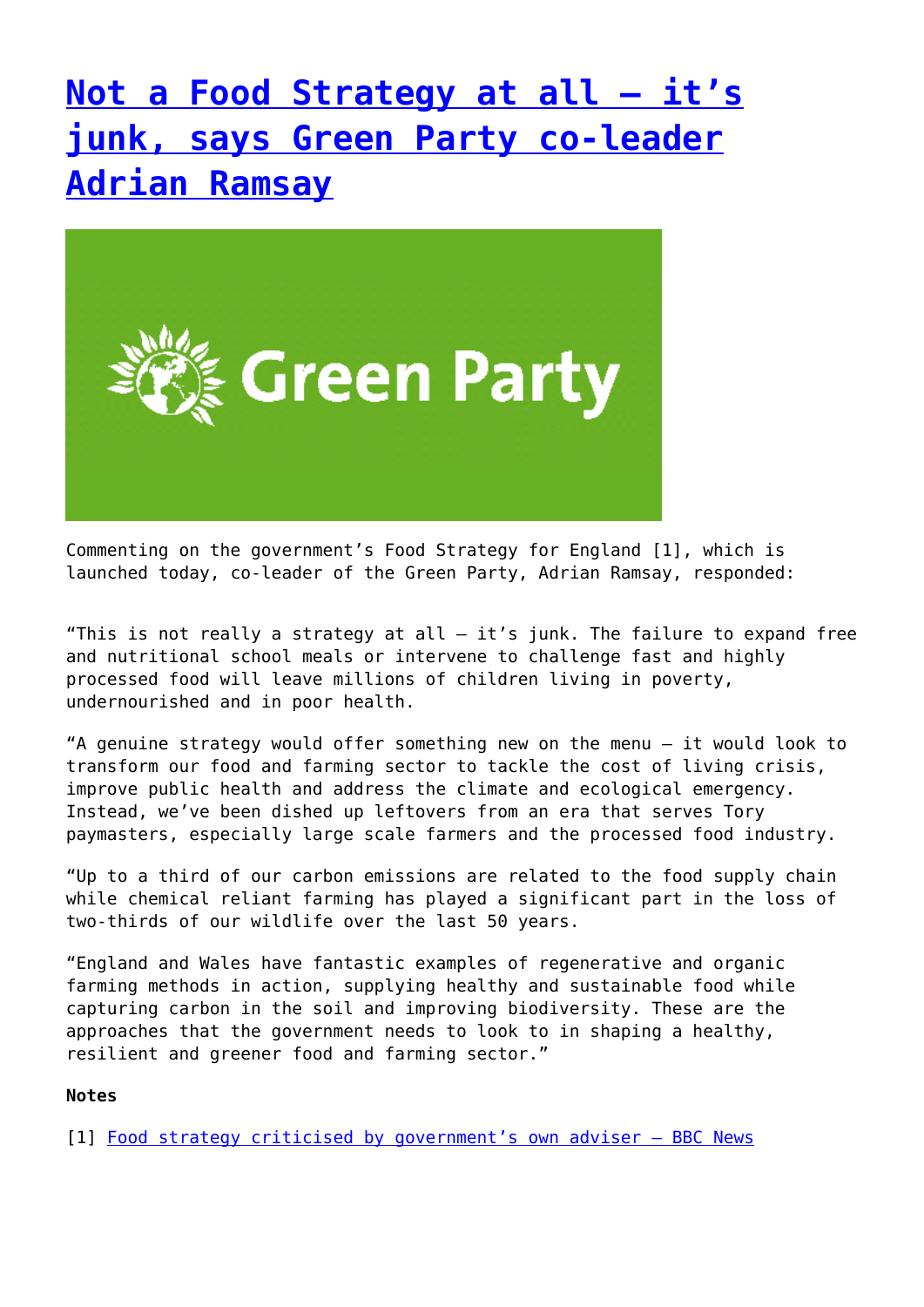# **[Greens criticise Boris Johnson's](http://www.government-world.com/greens-criticise-boris-johnsons-divisive-housing-policy-that-will-harm-poorest-households/) [divisive housing policy that will harm](http://www.government-world.com/greens-criticise-boris-johnsons-divisive-housing-policy-that-will-harm-poorest-households/) [poorest households](http://www.government-world.com/greens-criticise-boris-johnsons-divisive-housing-policy-that-will-harm-poorest-households/)**



9 June 2022

Responding to the news that Boris Johnson is expected to say he wants to extend the right to buy in a speech later today [1], co-leader of the Green Party of England and Wales, Carla Denyer said:

"This is clearly a cynical attempt by the Prime Minister to gain a quick headline for a policy that is supposed to sound aspirational but is in fact divisive and will actually harm the poorest households.

"Extending the right to buy to housing association tenants would simply reduce the amount of affordable social housing we have in this country, when we are already chronically short of places for people on the lowest incomes to live. [2]

"Once again, the Prime Minister's sums simply don't add up, with the costs far exceeding the amounts proposed for this ill-judged plan [3]. But even if this policy did go ahead, it's not clear that this is what people even want.  $[4]$ 

"Everybody has the right to a safe, warm and affordable place to call home. As such, the Green Party would empower local authorities to bring empty homes back into use and create 100,000 new homes for social rent a year, built to high energy efficiency standards to ensure low bills.

"At the same time, we should be looking to transform the lives of private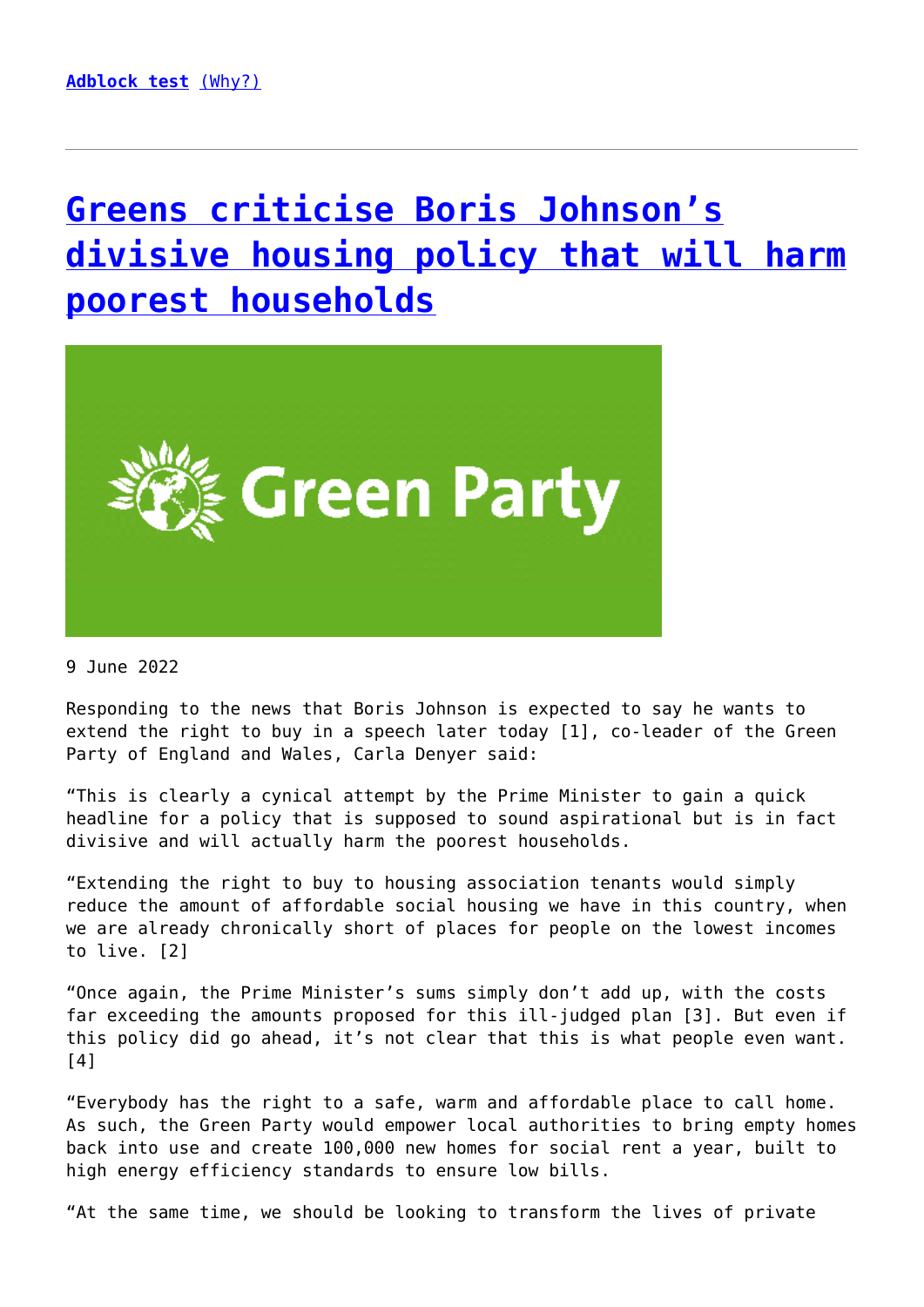renters by introducing rent controls that are linked to average local income rates and ending no-fault evictions across the UK, as Greens are already doing as part of the Scottish Government [5]."

**FNDS** 

**Notes**

**1**

<https://www.bbc.co.uk/news/uk-politics-61739816>

**2**

[https://www.insidehousing.co.uk/comment/is-right-to-buy-for-housing-associati](https://www.insidehousing.co.uk/comment/is-right-to-buy-for-housing-association-residents-the-answer-to-affordable-homeownership-75958) [on-residents-the-answer-to-affordable-homeownership-75958](https://www.insidehousing.co.uk/comment/is-right-to-buy-for-housing-association-residents-the-answer-to-affordable-homeownership-75958)

**3**

[https://twitter.com/Steven\\_Swinford/status/1534798842222235650](https://twitter.com/Steven_Swinford/status/1534798842222235650)

**4**

[https://www.insidehousing.co.uk/insight/insight/the-month-in-numbers-who-want](https://www.insidehousing.co.uk/insight/insight/the-month-in-numbers-who-wants-the-right-to-buy-75724) [s-the-right-to-buy-75724](https://www.insidehousing.co.uk/insight/insight/the-month-in-numbers-who-wants-the-right-to-buy-75724)

**5**

[https://news.stv.tv/politics/tenants-rights-minister-patrick-harvie-hopes-ren](https://news.stv.tv/politics/tenants-rights-minister-patrick-harvie-hopes-rent-controls-will-help-to-change-balance-of-power-in-sector) [t-controls-will-help-to-change-balance-of-power-in-sector](https://news.stv.tv/politics/tenants-rights-minister-patrick-harvie-hopes-rent-controls-will-help-to-change-balance-of-power-in-sector)

[Back to main news page](https://www.greenparty.org.uk/news/)

**[Adblock test](https://blockads.fivefilters.org/)** [\(Why?\)](https://blockads.fivefilters.org/acceptable.html)

# **[Greens condemn Conservative failure to](http://www.government-world.com/greens-condemn-conservative-failure-to-oust-law-breaker-boris-johnson/) [oust law-breaker Boris Johnson](http://www.government-world.com/greens-condemn-conservative-failure-to-oust-law-breaker-boris-johnson/)**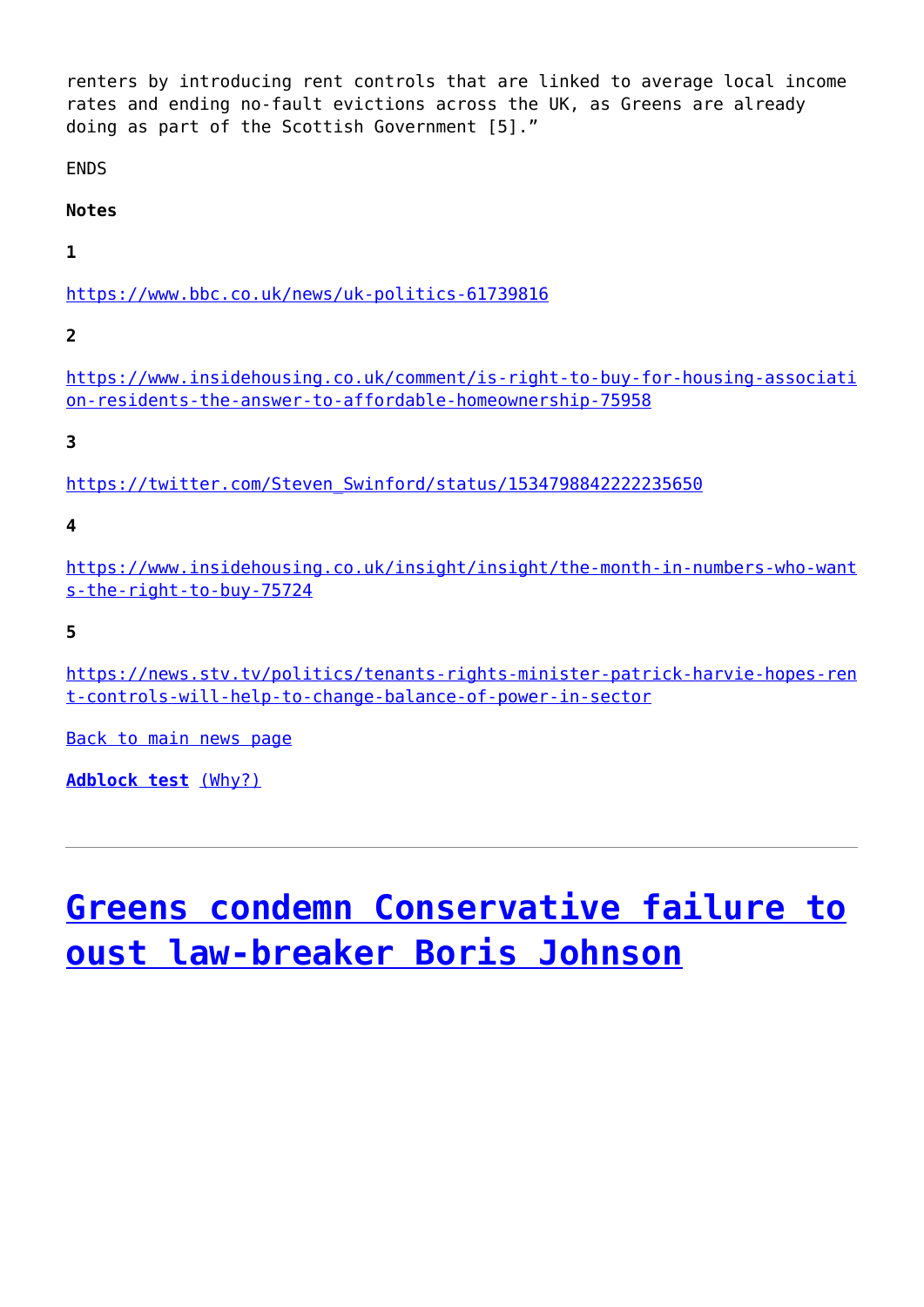

6 June 2022

Responding to the news that Conservative MPs have voted to keep Boris Johnson as leader, Green Party co-leader Adrian Ramsay said:

"It is extremely disappointing that Conservative MPs have once again failed to gather the courage to do what is right for the country and get rid of a Prime Minister who not only broke the law but then went on to lie about it.

"The revelations about parties in Downing Street while the rest of the country was in lockdown have not only been an insult to all those who abided by the rules, even when that meant making heartbreaking decisions to do so, they have also eroded trust in politics to a dangerous degree.

"And it is not just partygate that has shown Boris Johnson is unfit for this office. From unlawfully proroguing Parliament, to the delays in locking down at the beginning of the pandemic and the botched evacuation of Afghanistan, his tenure as Prime Minister has been marked by crisis after crisis, with us all paying the cost.

"However, it is clear that Boris Johnson is not the only bad apple. The entire Conservative tree is rotten to the core. This government is in complete disarray at a time when we need true leadership and a government people can trust. Yet all we are seeing from the Conservative party is increasingly desperate attempts to cling on to power and save its own skin."

**FNDS** 

[Back to main news page](https://www.greenparty.org.uk/news/)

**[Adblock test](https://blockads.fivefilters.org/)** [\(Why?\)](https://blockads.fivefilters.org/acceptable.html)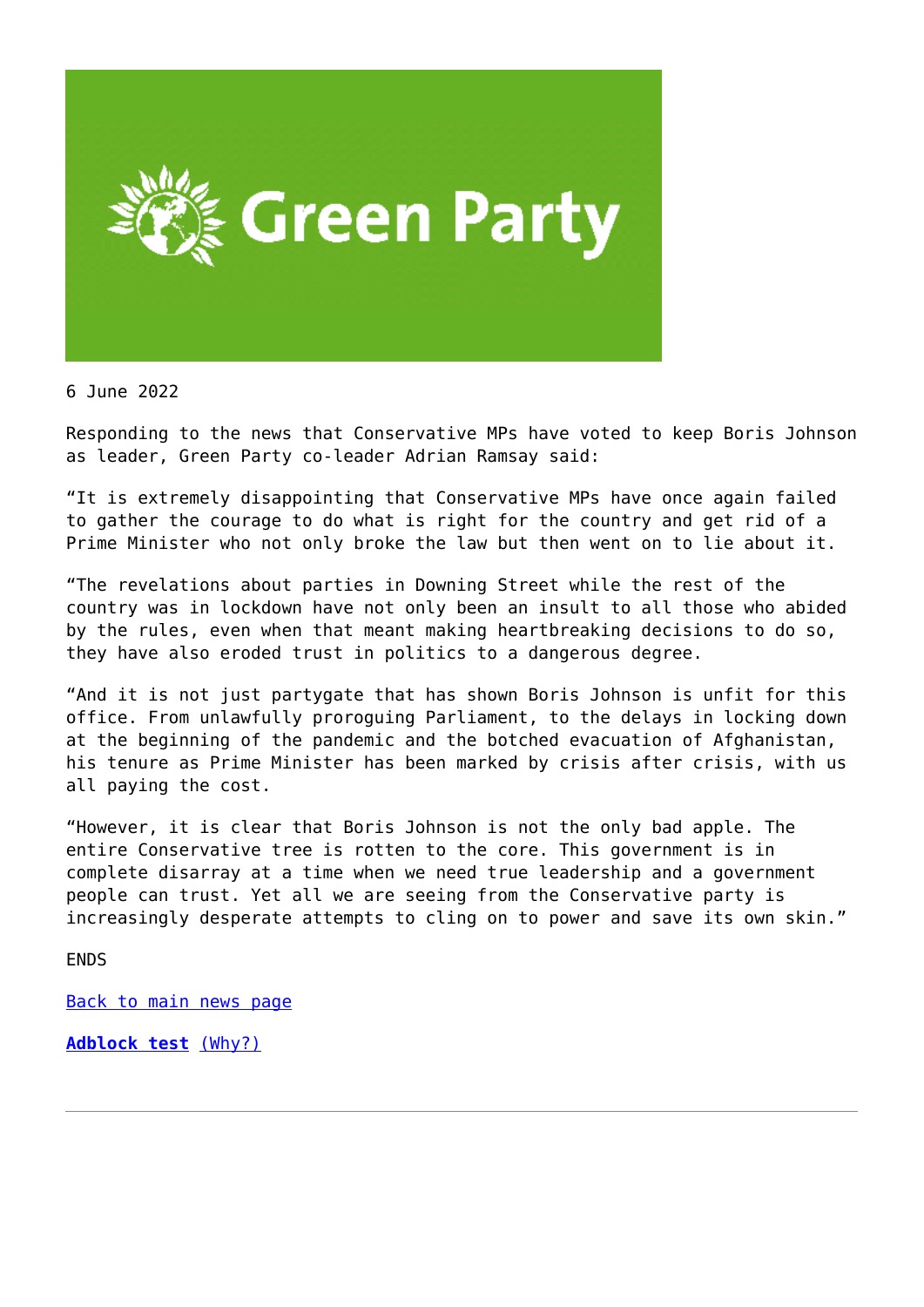**[Government proceeds from windfall tax](http://www.government-world.com/government-proceeds-from-windfall-tax-must-do-more-for-those-on-lowest-incomes-greens-say/) [must do more for those on lowest](http://www.government-world.com/government-proceeds-from-windfall-tax-must-do-more-for-those-on-lowest-incomes-greens-say/) [incomes, Greens say](http://www.government-world.com/government-proceeds-from-windfall-tax-must-do-more-for-those-on-lowest-incomes-greens-say/)**



26 May 2022

Responding to the Chancellor's announcement of a windfall tax on the profits of energy companies to help people pay rising costs [1], Green Party deputy leader Amelia Womack said:

"While we welcome the fact that the government has finally seen sense over taxing the 'dirty profits' made by oil and gas companies to help people pay their soaring energy bills, this announcement has come far too late and ultimately fails to get to the root of the problem.

"The government has delayed and dithered far too long over this, with a devastating impact on households up and down the country. They seem totally out of touch with the millions of people forced to choose between feeding their children or paying their bills.

"The money raised from this windfall tax should be wholly targeted towards those on the lowest incomes, who are currently facing a much higher rate of inflation because they are forced to spend so much of their income on energy costs.

"This is why we have repeatedly called not just for the restoration of the Universal Credit £20 increase but doubling it to  $£40 - on$  a permanent basis  $$ and making sure those on legacy benefits see the same increase. We need to see a serious and permanent intervention to address the shocking and rising rates of poverty that disfigure our society.

"Now the government has finally seen sense over rising taxes to help the poorest, it must go on to look at the positive impacts even larger tax reforms could have. Well-implemented wealth, land value and carbon taxes would provide genuine support for people and planet, to ensure we tackle the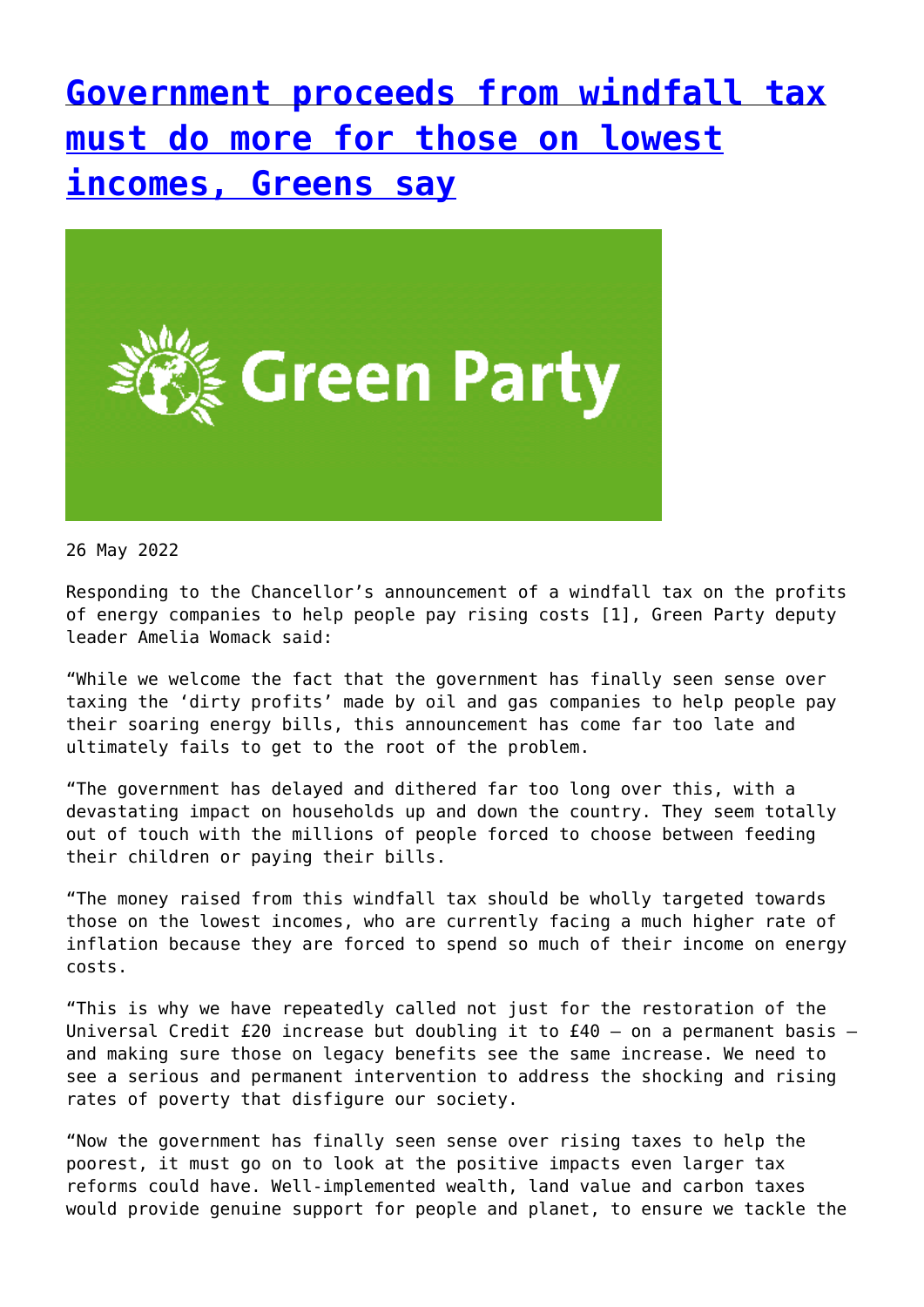energy crisis and move towards a sustainable future.

"What this Conservative government still does not understand is that the cheapest bill is the one you don't have to pay. Rishi Sunak seems to have completely missed the memo about the energy crisis and the need for energy efficiency. He should be using the money raised from fossil fuel companies to fund the evolution towards a low-energy and renewable-energy future.

"The massive profits made by the fossil companies could be used to insulate our leaky homes and to invest in renewables so that we are resilient in the face of future energy shocks."

**FNDS** 

**Notes**

**1**

https://www.bbc.co.uk/news/business-61583651

[Back to main news page](https://www.greenparty.org.uk/news/)

**[Adblock test](https://blockads.fivefilters.org/)** [\(Why?\)](https://blockads.fivefilters.org/acceptable.html)

# **[Boris Johnson must take full](http://www.government-world.com/boris-johnson-must-take-full-responsibility-for-law-breaking-in-downing-street-say-greens/) [responsibility for law breaking in](http://www.government-world.com/boris-johnson-must-take-full-responsibility-for-law-breaking-in-downing-street-say-greens/) [Downing Street, say Greens](http://www.government-world.com/boris-johnson-must-take-full-responsibility-for-law-breaking-in-downing-street-say-greens/)**



25 May 2022

Responding to publication of the damning Sue Gray report, which highlights